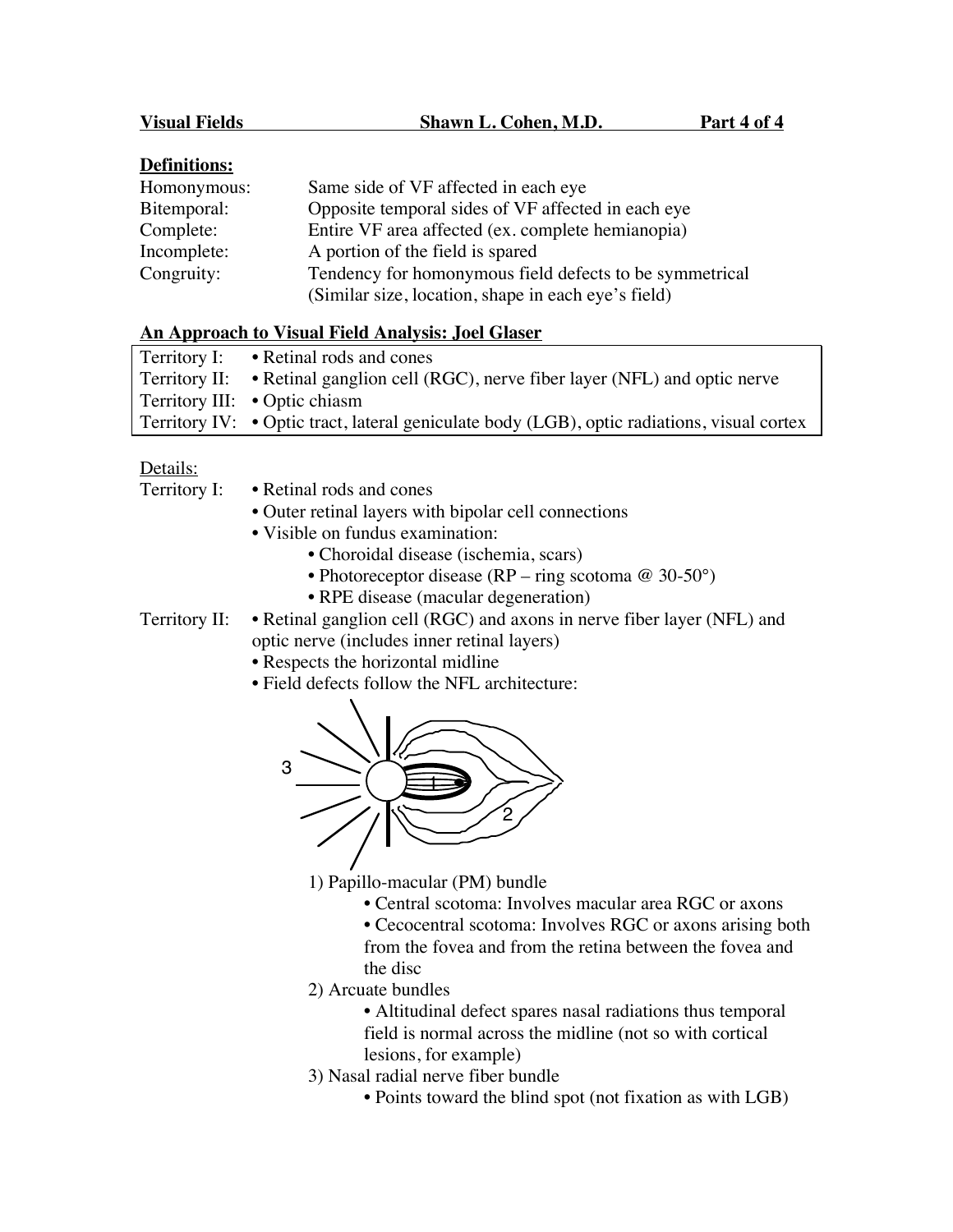• Lesion produces a wedge pattern in the temporal VF

## Territory III: • Optic chiasm

• Anatomy:

• Nasal fibers (including nasal half of macula of each eye) cross the chiasm, to the contralateral optic tract while temporal fibers remain uncrossed. Thus chiasmal lesions produce a bitemporal hemianopia due to interruption of decussating nasal fibers

• Lower retinal fibers project through the optic disc and chiasm to lie laterally in the tracts; upper retinal fibers lie medially (90° rotation)

• Inferonasal retinal fibers cross in the chiasm and course anteriorly 4 mm in the contralateral optic nerve (Wilbrand's knee) before turning back to join uncrossed inferotemporal fibers in the optic tract (lesions produce a "junctional scotoma")

- Territory IV: Optic tract, lateral geniculate body (LGB), optic radiations, visual cortex • Respects the vertical midline
	- Retrochiasmal lesions result in contralateral homonymous hemianopias
	- Congruity increases with more posterior lesions
	- Fixation may be spared
	- Example: classic "Meyer's loop" "pie-in-the-sky" homonymous quadrantanopia from anterior temporal lobe lesion
	- Optic tract anatomy:

• Nasal fibers (including nasal 1/2 of macula) cross in chiasm, to contralateral optic tract; temporal fibers remain uncrossed; Thus bitemporal hemianopia created by lesion

• Lower retinal fibers project through the optic nerve and chiasm to lie laterally in the tracts; upper retinal fibers lie medially (there is a 90° rotation of fibers from the nerve through chiasm and into the tracts)

• Inferonasal fibers cross in the chiasm and course anteriorly 4 mm in the contralateral optic nerve (Wilbrand's knee) before turning back to join uncrosses inferotemporal fibers in the optic tract (Lesion produces a "junctional scotoma")

- Optic tract defect criteria:
	- Incongruous homonymous hemianopia
	- Bilateral retinal NFL atrophy or optic atrophy ("bow-tie")
	- Pupillary abnormalities:
		- Relative APD on the side opposite the lesion (eye with no temporal VF loss)

• Wernicke pupil: Light stimulation of "blind" retina causes no pupillary constriction while light projected on "intact" retina produces normal pupillary constriction

• Behr's pupil: Anisocoria with larger pupil on the side of the hemianopia (probably does not really exist)